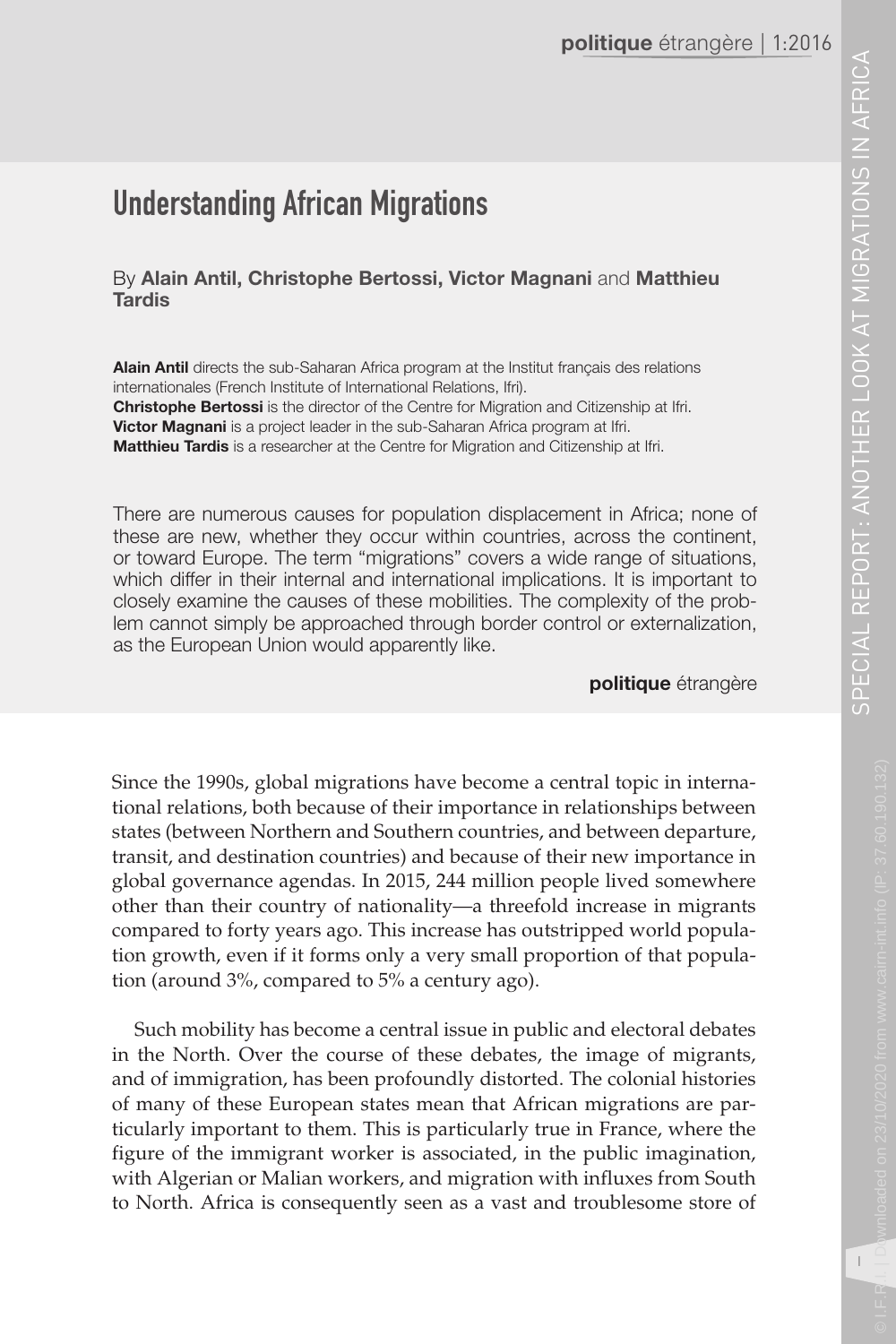migrants, in the face of which Europeans need new development and border control policies.

If we reverse this perspective and consider migrations *from* Africa rather than *to* Europe, matters appear in a new and far more differentiated light. We come to understand that human movements on the continent are far more complex, both spatially and temporally, than a mere ascent toward Europe. Strikingly, we understand that Africa's position in international migration is relatively modest, especially if we distinguish between differ-

> ent types of migration flow. On a global scale, Africa represents a stronger share of forced migration than of so-called "economic" migration.

# **Forced and economic migrations**

The argument common to the articles in this special report is that the African migratory phenomenon is complex, and that this complexity fits poorly with the categories European migration policies attempt to frame it in. Rather than reduc-

ing the phenomenon to a flow northward arising from demographic or economic asymmetries, we need a better understanding of the historical, cultural, and political aspects of modern migrations in Africa, one which situates African migrations more accurately within the global migration system.

#### **Modern migrations occur within diverse, long-established mobilities**

Africa was sparsely populated for a very long time. Over the centuries, it has witnessed human movements and mobilities on a grand scale, from the Bantu expansion to the modern-day labor migrations that form part of continental and global circulations—not to mention the (sometimes vast) displacements caused by conflict, slavery, and forced labor.<sup>1</sup>

Large-scale displacements—Bantu migrations in central and southern Africa, Arab ones in North Africa, and Nilotic ones in the east—lead in turn to processes of cultural syncretism, or else to new local mobilities as people try to escape military, political, cultural, or religious domination by the newcomers, whether they are settlers or invaders. For instance, some Berber populations in North Africa escaped the process of Arabization of

<sup>1.</sup> The Bantu expansion involved a vast movement of people and culture over the course of more than a millennium. The current situation is the result of major migrations by the Bantu people, who come from a region located in the south of present-day Cameroon, toward the east and south of the continent. The term "Bantu" refers to populations from Cameroon to southern Kenya and the Comoros, from Kenya to South Africa, from Cameroon to Angola, and from the entire Democratic Republic of Congo. Experts estimate there to be between 450 and 600 Bantu languages.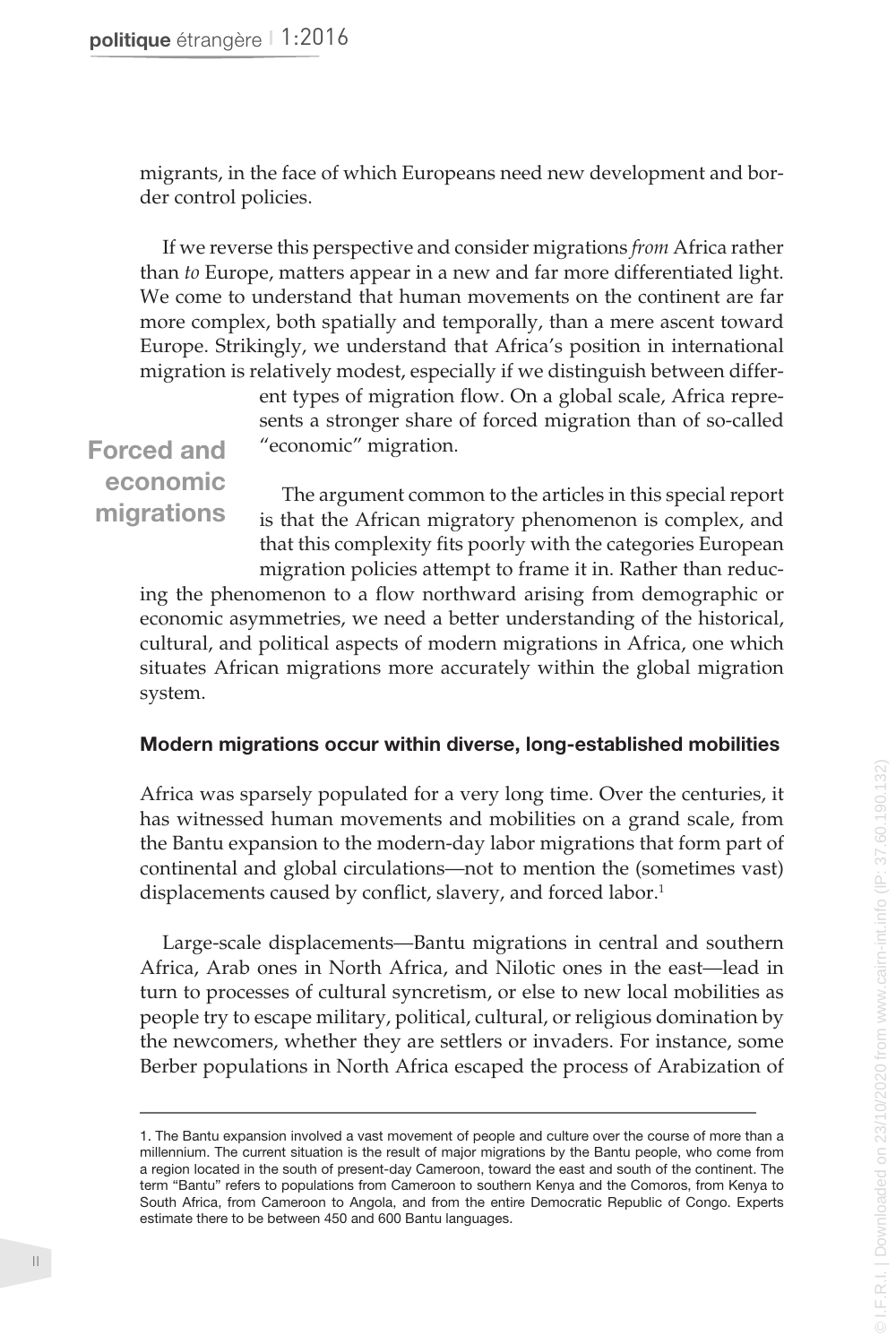the plains population. Similarly, at the beginning of the nineteenth century, King Moshoeshoe allowed the Basotho to maintain their independence in the face of Zulu aggression by gathering them in the mountainous territory of modern-day Lesotho. At the southern end of the continent, the Great Trek (1835-40) meant Boer populations could escape English domination for a time. From the fourteenth century, Dogon populations in West Africa, in the center of present-day Mali, escaped Mandé domination and, later, Islamization by taking refuge in the strongholds of the Bandiagara Escarpment and the Dogon Plateau.2

Slave raids have also had a significant impact on human mobility and settlements. Rabih az-Zubayr's slave trade had lasting consequences, not just for population levels in the areas he dominated militarily, but on the number of "northerners" or "Muslims" among the Christian populations of what is now the Central African Republic.<sup>3</sup> In East Africa, the slave trader Tippu Tip's expeditions from his base in Zanzibar had human consequences that stretched from the coast of present-day Tanzania to the eastern Democratic Republic of Congo. In West Africa, the Atlantic slave trade also had effects on human settlements, whether slaves were captured directly by Europeans or through complicit African political structures, including the well-known slave kingdoms of the Gulf of Guinea, the Oyo Empire and the Kingdom of Dahomey.<sup>4</sup> The various slave trades led to massive displacements, as populations moved to more remote or easily defensible places in order to escape them; they also created distrust and animosity between communities, some of which continue to structure even modern nations. They involved tens of millions of human beings, and we can consider them (without, of course, forgetting the inter-African slave trade) as the first large-scale transcontinental movements of African populations.

## **The impact of colonialism**

The colonization of Africa had numerous consequences for human mobility. Wars of conquest reshaped human settlements—as, for instance, the war between French colonizers and Samory Touré, the founder of the

 $\frac{1}{2}$ 

wnloaded on 23/10/2020 from www.cairn-int.info (IP: 37.60.190.132)

<sup>2.</sup> Or the Mali Empire.

<sup>3.</sup> As shown by Andreas Ceriana Mayneri, an anthropologist and researcher affiliated to IMAF-Aix, during a conference on the Central African crisis at Ifri, June 1, 2015. Rabih as-Zubayr, in full Rabih az-Zubayr Ibn Fadl Allah, was a Sudanese warlord and slave trader who ravaged areas of what is now southern Chad and the northern Central African Republic.

<sup>4.</sup> The Oyo Empire was located in the southwest of present-day Nigeria and the southeast of Benin. The Kingdom of Dahomey, also known as the Fon Kingdom, was located in the south of present-day Benin.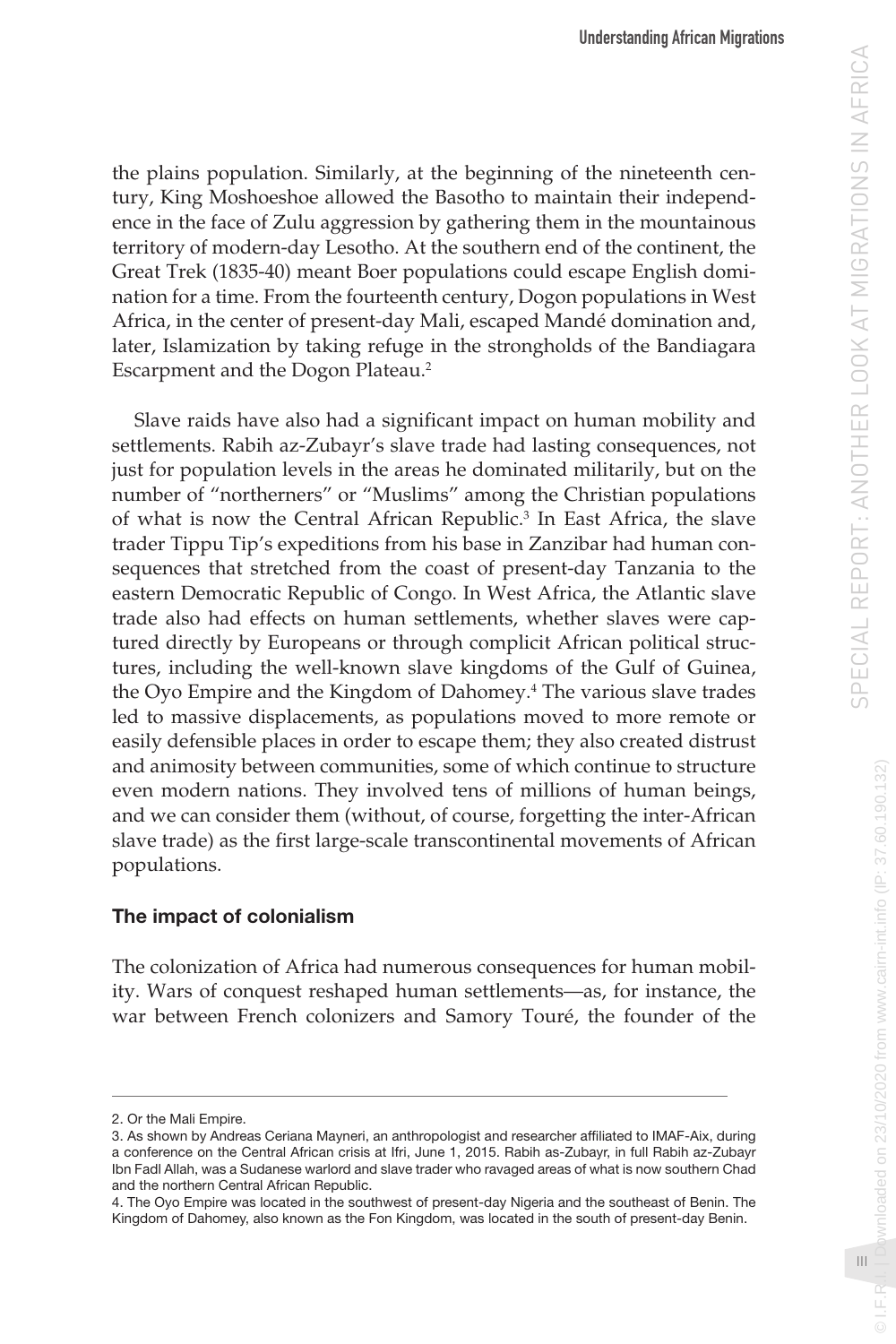Wassoulou Empire (1880-98), reshaped a territory within the borders of what is now Mali, Guinea, and Côte d'Ivoire.

Colonialism's effects on human mobility also include forced displacements, whether to European firms' plantations and mines, or for the construction of transport infrastructure in areas where a large workforce was not available. As Jacques Barou remarks, the construction of the Congo-Ocean Railway between 1921 and 1934, running around 500 kilometers from Brazzaville to Pointe-Noire, involved the forced recruitment of nearly 130,000 workers from French Equatorial Africa.<sup>5</sup> Such labor, in an area where tropical diseases were particularly prominent, and in conditions of near-slavery, led to a very high death rate: there were nearly 18,000 deaths on the site, which equates to thirty-six for each existing kilometer of track.<sup>6</sup> Barou also shows that the development of Belgian mining in the Congolese regions of Kasai and Katanga caused significant displacements from other areas of the colony.<sup>7</sup> At independence, more than a quarter of residents lived somewhere other than the place they were born. As early as the 1920s, French colonizers in West Africa requisitioned labor from French Sudan (present-day Mali) to work on plantations in Côte d'Ivoire, which was very sparsely populated at the time. This laid the foundations for post-independence migrations, during which many Malians left (freely, this time) to work in Côte d'Ivoire.

Of course, not all migrations in the colonial period were the result of force. The emergence of transport infrastructure and of cities, where new economic opportunities were developing in increasingly monetarized environments, generated major population displacements.<sup>8</sup> Villages moved toward new communication routes. In Mauritania, some populations settled in cities in order to escape slavery. On the eve of independence, economic structures and changes in the various colonies did not resemble the pre-colonial period at all: willingly or not, African populations had adjusted to the new territorial situation. Mobilities and migration flows developed at every scale. Seasonal migrations for the harvest in the Senegalese peanut basin involved populations from other parts of Senegal and from other countries, including French Sudan, the Gambia, and Guinea (the famous *navétanes*).9 Some Sahelian trading populations spread through French West Africa and French Equatorial Africa. Malian

<sup>5.</sup> Jacques Barou, "Migrations et travaux forcés en Afrique subsaharienne à l'époque coloniale," *Hommes et migrations* 1228 (November-December 2000), 51-61.

<sup>6.</sup> Not counting the numerous deaths during transit between the place of "requisition" and the work site.

<sup>7.</sup> Barou, "Migrations et travaux forcés," 56.

<sup>8.</sup> Taxes had proved more effective than forced labor for integrating populations into the colonial economy. 9. Philippe David, *Les navétanes: histoire des migrants saisonniers de l'arachide en Sénégambie des origines à nos jours* (Dakar: Les nouvelles éditions africaines, 1980).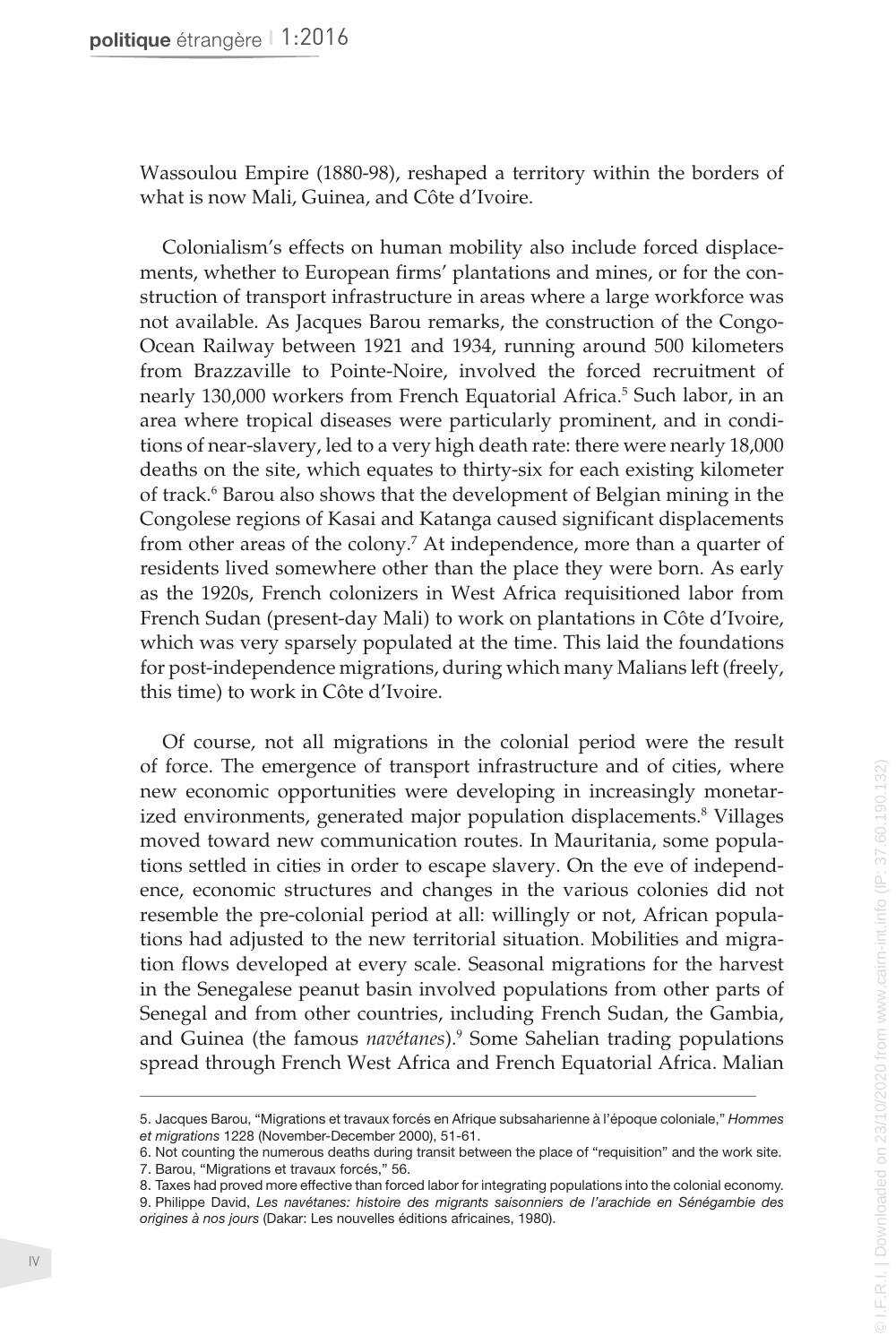traders could be found as far away as Gabon or the Congo. Until the 1990s, one of the main expatriate Mauritanian communities was in Côte d'Ivoire, where it was heavily involved in retail. Migrations sometimes occurred on the scale of an entire colonial empire—demonstrated by the presence from the early twentieth century of Syrian-Lebanese populations in West Africa. Similarly, under the British Empire, Indian populations settled in Africa, and some African populations, including Nigerians, spread through the Empire and, today, the Commonwealth. During French colonization, temporary or permanent migrations by Sahelians to countries in the Gulf of Guinea—Côte d'Ivoire, Ghana, Benin, and so on—occurred gradually, and remained structurally important after independence. Such migrations represent far more than Africans simply moving to the mainlands of their former colonizers.

### **Africa's relatively modest role in international migration**

In Africa, as elsewhere, migration is primarily regional.<sup>10</sup> In 2015, 52% of African migrants went to other African countries, and only 27% to Europe. Africa is less involved in international migration than other continents. It is home to only 8.5% of the world's 244 million migrants, far behind Europe (31.15%), Asia (30.75%), and North America (22.1%). Thirty-four million Africans have migrated internationally, while 104 million Asians, 62 million Europeans, and 37 million Latin Americans live outside their country of origin.<sup>11</sup>

In contrast, Africans make up a greater proportion of forced displacements. One third of refugees under the mandate of the United Nations High Commissioner for Refugees (UNHCR) were nationals of an African country at the end of 2014—some 4.62 million people.12 The Somalis and the Sudanese, in particular, are among the largest refugee populations in the world (1.1 million and 665,000, respectively). More than any other type of international migration, asylum-seeking is a predominantly regional phenomenon, since refugees typically cannot mobilize the time and resources needed for a lengthy journey.

Africa is the second largest destination for refugees after Asia. Similarly, according to the Internal Displacement Monitoring Center (IDMC),

 $@|F.|$ 

© I.F.R.I. | Downloaded on 23/10/2020 from www.cairn-int.info (IP: 37.60.190.132)

ownloaded on 23/10/2020 from www.cairn-int.info (IP: 37.60.190.132)

<sup>10.</sup> With the exception of Latin America, the Caribbean, and North America.

<sup>11. 2015</sup> figures from the Population Division of the United Nations Department of Economic and Social Affairs, available at www.un.org.

<sup>12. 14.4</sup> million refugees were under UNHCR protection at the end of 2014, excluding Palestinian refugees in the Middle East, who come under UNRWA's mandate. See the UNHCR's statistics, available at www.unhcr.org.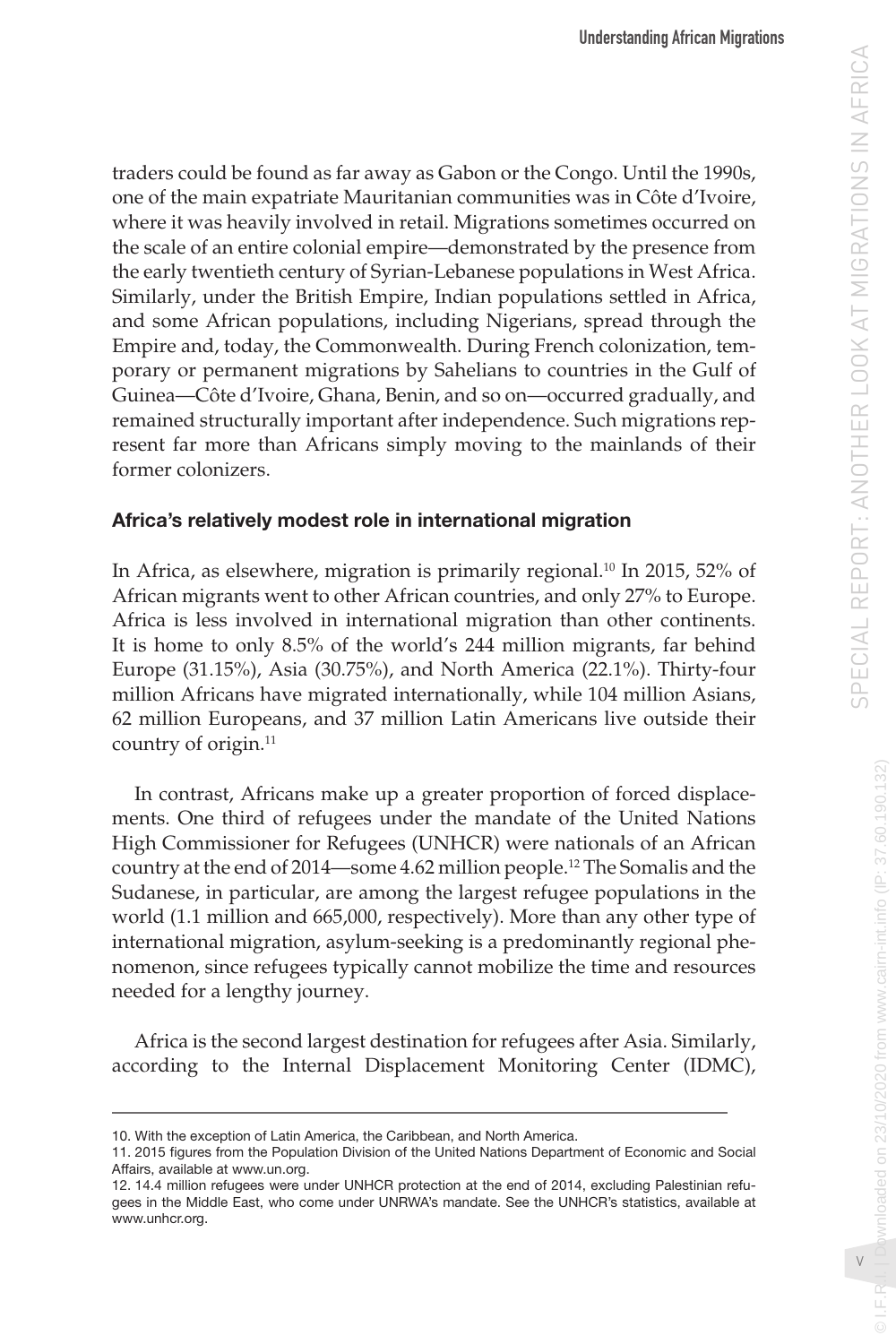one-third of the 38 million people internally displaced in 2014 were living in Africa. With the African Union's adoption of the 2009 Kampala Convention, the continent has faced the challenge posed by internal displacement.13 This treaty has no equivalent elsewhere, aiming to cover every internal displacement situation. Africa has reclaimed the pioneering role it played in 1969 with the adoption of the OAU Convention Governing the Specific Aspects of Refugee Problems in Africa, a text that expanded the definition of refugees and paved the way for *prima facie* recognition in cases of mass influxes of people fleeing conflict or widespread violence.14 Latin America followed Africa in this, while the issue remains under debate in Europe.15

International law only imperfectly captures the gray areas many migrants occupy. Vikram Kolmannskog has shown the cumulative effects of war, drought, and flooding on internal and international Somali displacement, as well as the pragmatism shown by UNHCR officers in Kenya who included Somalis within their mandate.16 Similarly, Africa as a whole is faced with a phenomenon where states find themselves in hybrid migration situations. For refugees, Sudan is both a source, a transit, **The ravages of "ivority"**

and a host country, with more than 3 million displaced persons within its borders.17 Such situations are complex and surpass a simply African frame, demanding international governance.

### **Labor migration and xenophobic tensions**

As elsewhere, mobility—particularly labor migration—can cause tensions with indigenous populations, ones sometimes expressed in political discourse.

The presence of a foreign workforce in Côte d'Ivoire dates from the colonial period, when it was exploited by many plantations. With independence, President Félix Houphouët-Boigny appealed to foreigners to settle

<sup>13.</sup> See the article in this issue by Alexandra Bilak.

<sup>14.</sup> George Okoth-Obbo, "Thirty Years On: A Legal Review of the 1969 Convention Governing the Specific Aspects of Refugee Problems in Africa," *Refugee Survey Quarterly* 20, no. 1 (2001).

<sup>15.</sup> Cartagena Declaration, 1984. The European Union was unwilling to broaden the definition of "refugee" given in the Refugee Convention adopted on July 28, 1951. In 2001, it introduced the idea of temporary protection, which could be granted collectively in the event of a massive influx of displaced persons. This has never been applied—even in 2015, when the Union was confronted with a wave of refugees unprecedented since the Second World War.

<sup>16.</sup> Vikram Kolmannskog, "Climate Change, Disaster, Displacement and Migration: Initial Evidence from Africa," *New Issues in Refugee Research*, research paper 180, UNHCR, December 2009, 5-10.

<sup>17.</sup> For mixed migration flows in Africa, see North Africa Mixed Task Force, "Conditions and Risks of Mixed Migration in North East Africa," November 2015. [http://www.mixedmigrationhub.org/wp-content/](http://www.mixedmigrationhub.org/wp-content/uploads/2015/11/Conditions-and-Risks-in-Mixed-Migration-in-North-East-Africa.pdf) [uploads/2015/11/Conditions-and-Risks-in-Mixed-Migration-in-North-East-Africa.pdf](http://www.mixedmigrationhub.org/wp-content/uploads/2015/11/Conditions-and-Risks-in-Mixed-Migration-in-North-East-Africa.pdf).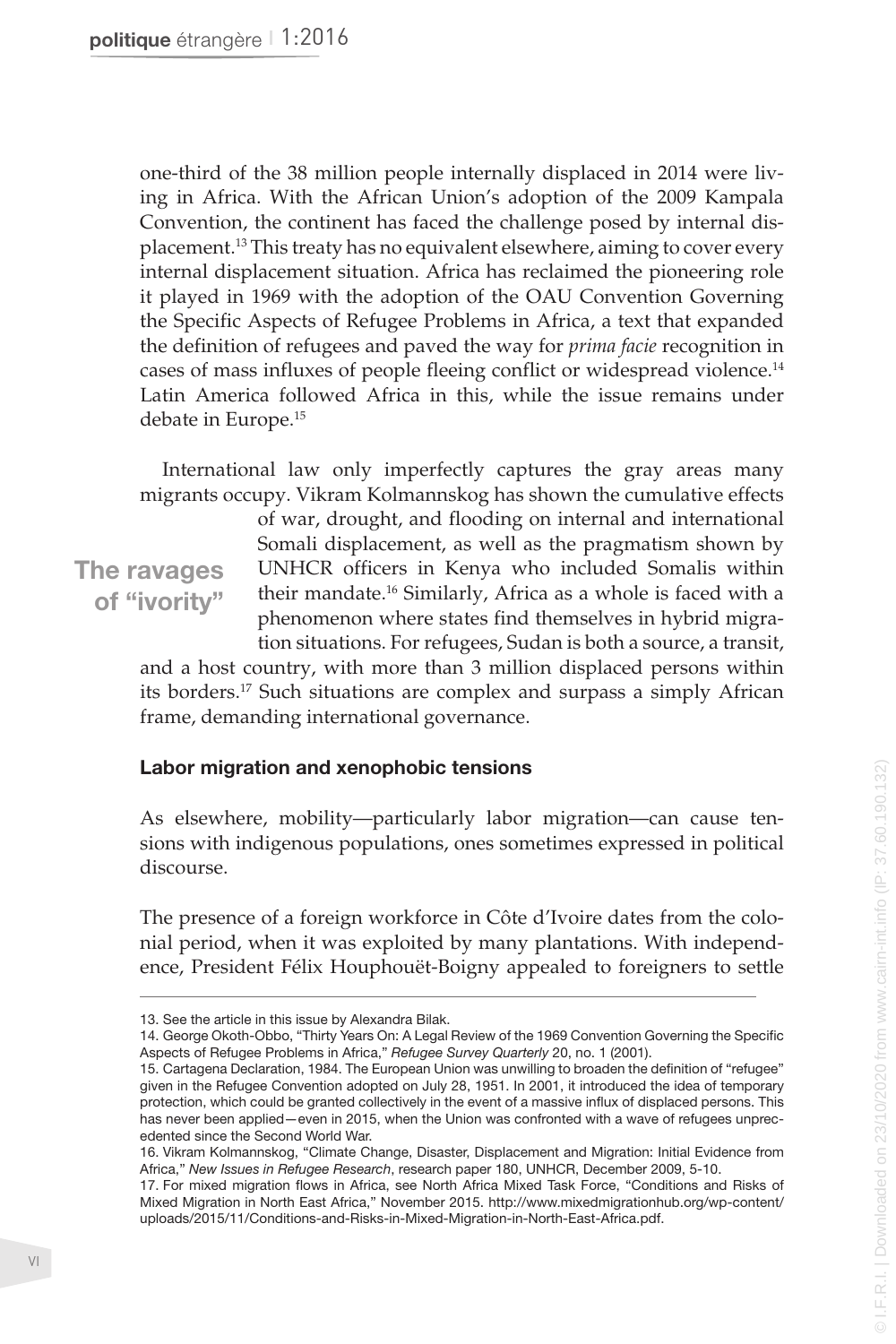in the country and contribute to what would be called the "Ivorian economic miracle."18 In the 1998 census, Côte d'Ivoire was home to more than 4 million foreigners, or one in four of the population—a number that included 2.2 million Burkinabe and 800,000 Malians.19 Tensions between Ivorians and foreigners were common. Nationalism first emerged as early as the 1930s, with the creation of the Association de Défense des Intérêts des Autochtones de Côte d'Ivoire (Association for the Defense of the Indigenous Peoples of Côte d'Ivoire, ADIACI), which campaigned for jobs in the colonial administration to be reserved for nationals.<sup>20</sup>

In the late 1950s, a nationalist organization led an ultimately successful campaign to expel Dahomean (Beninese) immigrants.<sup>21</sup> For a variety of reasons, xenophobia and community tensions developed from the 1990s onwards. The country's economic situation had deteriorated significantly; Houphouët-Boigny, the "father of the nation," had died in 1993; and the democratic turn led to a proliferation of political parties and newspapers, and a broadening of public expression. Communitarian tensions were common topics in the media, exploited by groups that, struggling to set themselves apart with their political programs, resorted instead to identity politics.<sup>22</sup> For instance, Houphouët-Boigny's successor, Henri Konan Bédié, used nationalist rhetoric shamelessly to try to maintain his eroding electoral base.23 He passed laws to this effect, including one that aimed to give nationals priority in land ownership.24 The succession of crises in Côte d'Ivoire that lasted until 2011 were partly the result of long-term migration, which was appropriated for identitarian and xenophobic ends in times of economic hardship.

A similar pattern emerged in South Africa in 2008 and 2015, with xenophobic riots claiming the lives of dozens of foreign residents. The images of this violence created shock both nationally and internationally, and cast the moral authority of South Africa—often idealized as a symbol of freedom and reconciliation—into question. While South Africa's economy

23. Bédie completed Houphouët-Boigny's term after his death, and was elected in 1995.

 $01.F.R.$ 

wriloaded on 23/10/2020 from www.cairn-int.info (IP: 37.60.190.132)

<sup>18.</sup> The first two decades of independence have been a period of strong economic growth for Côte d'Ivoire.

<sup>19.</sup> Christian Bouquet, "Le poids des étrangers en Côte d'Ivoire, *Annales de Géographie* 112, no. 630 (2003), 115-45.

<sup>20.</sup> Sylvie Bredeloup, "La Côte d'Ivoire ou l'étrange destin de l'étranger," *Revue européenne des migrations internationales* 19, no. 2 (2003), 85-113.

<sup>21.</sup> Fabrice Hervieu-Wane, "Comment est née 'l'ivoirité'," *Jeune Afrique*, April 11, 2004.

<sup>22.</sup> Our use of the term "communitarian" here comes from the fact that tensions with foreigners are amplified by tensions between Ivorians from the south and north of the country; the latter, who belong to ethnic groups also present in Burkina Faso and Mali, for instance, are sometimes viewed in the south as foreigners. This contributes greatly to a bitter sense of being second-class citizens.

<sup>24.</sup> Alfred Babo, "Conflits fonciers, ivoirité et crise sociopolitique en Côte d'Ivoire," Note de l'Ifri (Paris: Ifri, 2009).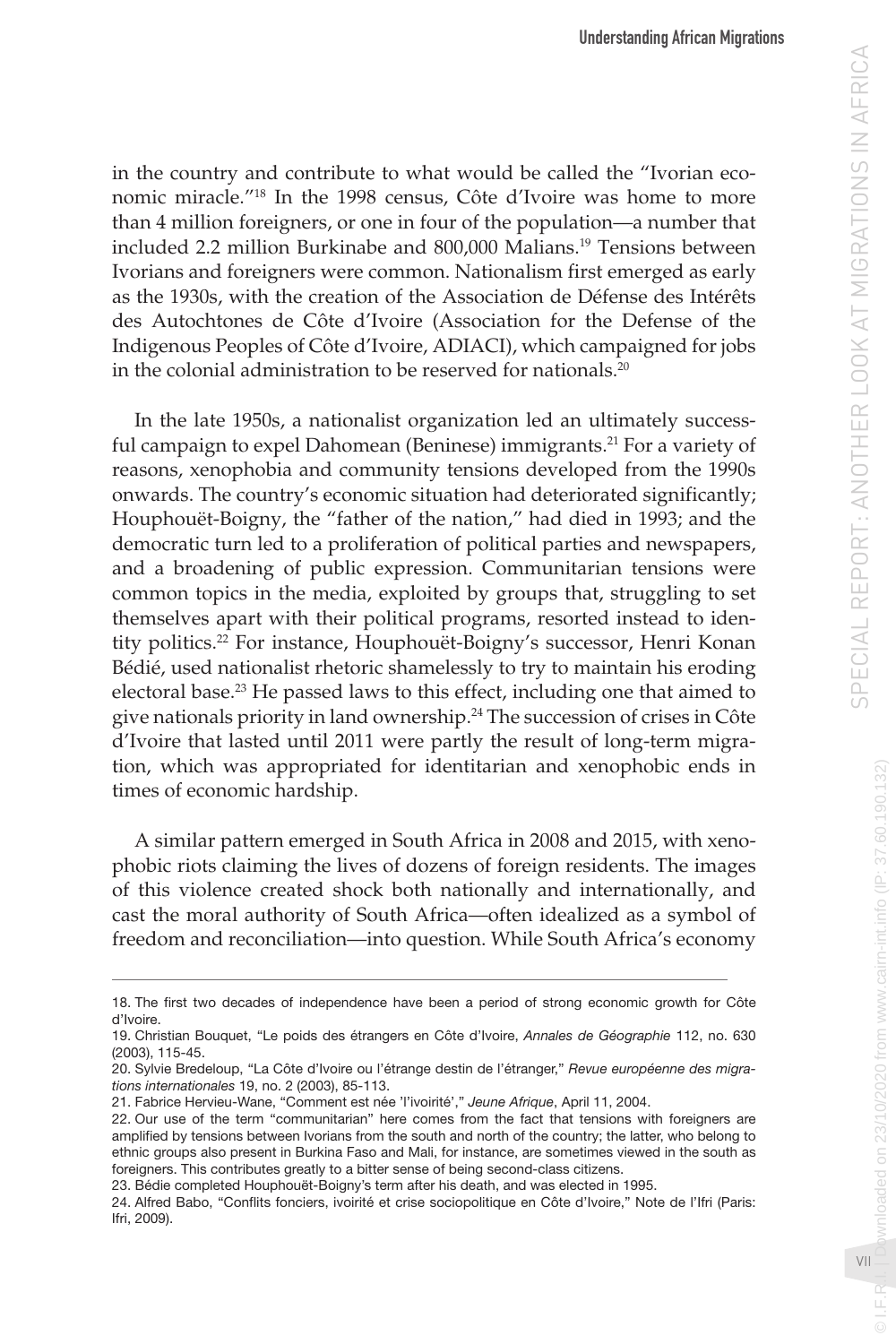has always attracted large numbers of foreign workers, the country is still characterized by considerable inequalities and a very high unemployment rate.<sup>25</sup> Many are still excluded from the economy more than twenty years after the fall of apartheid. Some of the poorest South Africans have decided that foreign populations—their real numbers sometimes fantastically inflated, but often highly visible because many run local businesses are the guilty party. The historical roots of this violence, combined with more recent resentments with economic underpinnings, have led to acts of xenophobia that could easily recur tomorrow if the entire population's plight does not improve significantly. So far, the country's political parties and leaders have refrained from fueling xenophobic discourse. But if the economic situation deteriorated or the ANC faced a serious electoral challenge, we might observe a new shift from a political rhetoric still largely imbued with racial questions, to a rhetoric stigmatizing foreign migrants.

As Florianne Charrière and Marion Frésia observe in the case of West Africa—an insight that extends to the rest of the continent—some countries may decide on radical approaches to regulating migration, like the

# **Migration as a collective strategy**

mass expulsions that took place in Ghana in 1969, Nigeria in 1983, Mauritania and Senegal in 1989, and Libya in the late 1980s.<sup>26</sup> At the end of 2014, Angola carried out a series of raids in the capital, expelling some 3,000 illegal aliens.27 Such brutal approaches may be undifferentiated, or may target particular communities. To understand them, we must situate them within the bilateral relations with the country

of origin of those expelled: for instance, that is how we should approach the *Mbata ya Bakolo* operation in Brazzaville in early 2014, where 100,000 nationals of the neighboring Democratic Republic of Congo whose papers were not in order were deported.28

### **The diverse causes of modern mobility**

Independent states' economic strategies (opening up new agricultural fronts, developing mining and fishing) and international institutions' structural adjustment policies generate national and international mobilities.

The impact of climate crises is another underlying cause of these mobilities: droughts in the 1970s and 1980s led the Senegalese government to

<sup>25.</sup> See the article in this special report by Zaheera Jinnah.

<sup>26.</sup> Florianne Charrière and Marion Frésia, "West Africa as a Migration and Protection Area," November 2008, UNHCR, available at [http://www.refworld.org/docid/4a277db82.html.](http://www.refworld.org/docid/4a277db82.html)

<sup>27.</sup> RFI, "Angola: rafle de plus de 3,000 étrangers à Luanda," December 22, 2014.

<sup>28.</sup> Kinshasa and Brazzaville are neighbors, separated by the Congo River.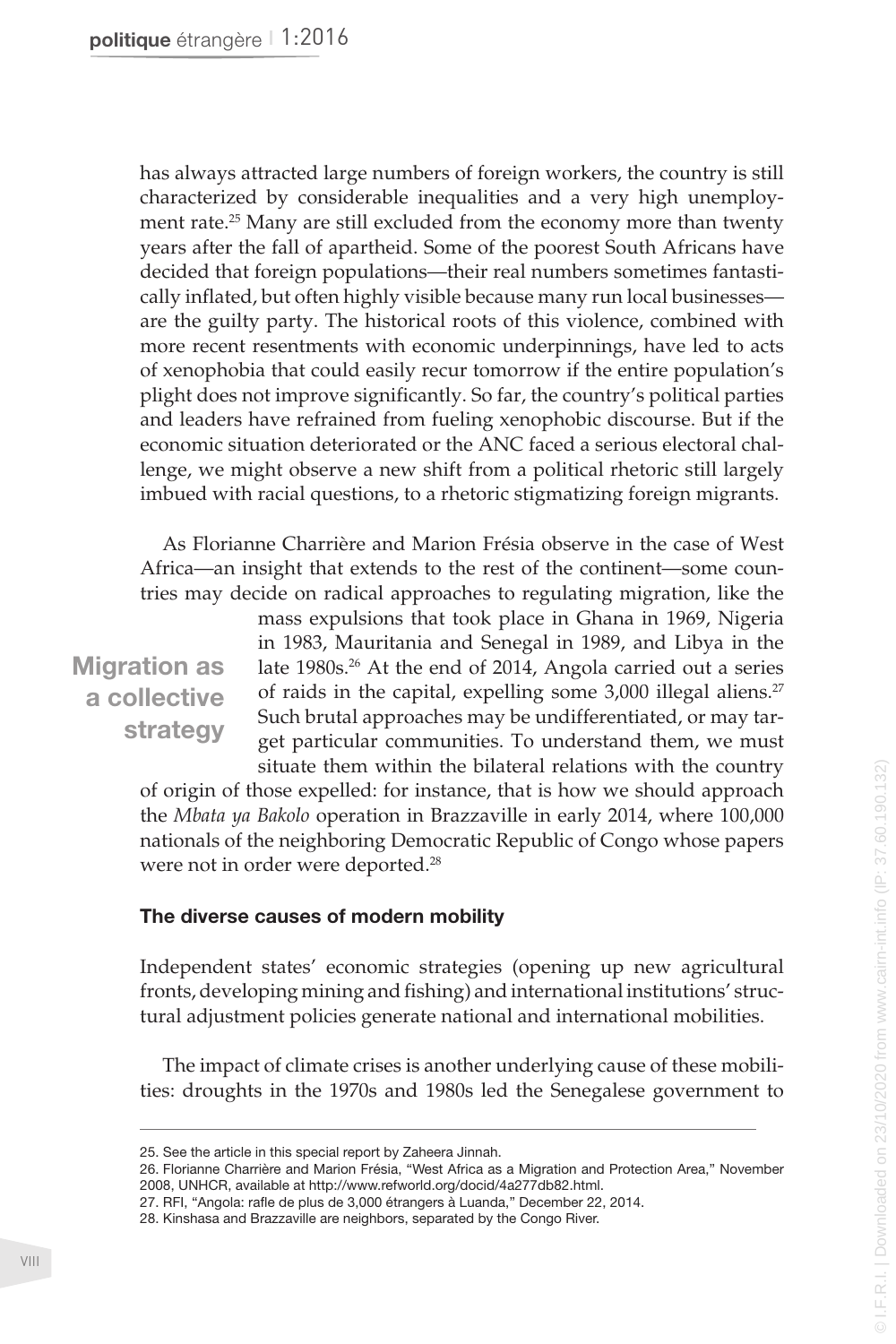make it easier for those from the north and center of the country to settle in the southernmost region, the Casamance, which had been least affected by the drought. This was one cause of the Casamance conflict.

Far from being a problem for African countries of departure, governments sometimes view large-scale migration as an asset. In many countries, like Cape Verde, money sent back by migrants surpasses official development assistance as the primary financial resource. The diaspora provides foreign exchange and helps development, supporting business projects in Cape Verde. Some countries try to situate these initiatives within what we could call labor force export strategies.

Migration projects can be individual, but family support is often needed in order to save enough to make travel across borders possible. Migration is often part of a family risk reduction strategy. In some rural societies, families who are aware of the danger of focusing on agriculture (the results of which may vary from year to year) invest locally in other activities like transport or crafts, or send family members to other economic areas, nationally and/or internationally. Jacques Barou shows how Soninke villages in northwestern Mali have, for decades, used migration to ensure their communities survive, making sure men who have gone to France can marry women from their home villages, and "choosing children who were born in France but raised traditionally, with access to a good level of education, who can carry on the migratory system while allowing the previous generation to return."29

Migration is not just a matter of flight by "the wretched of the earth"; it also involves groups investing in individuals whose academic background or entrepreneurial spirit shows promise. Migration often promises social ascent and serves as a mark of success. In his novel *Le ventre de l'Atlantique*, the Senegalese writer Fatou Diome shows that, whatever the migrant's material and psychological situation, once they have reached their destination they become objects of envy and fantasy for the community they left—privileged people with an infinite debt toward those who helped them leave, which makes it almost impossible for them to admit to problems or failures.<sup>30</sup> If they do not visit, or send home gifts or money, migrants are viewed as having broken with the group, and become "people you can't count on any more."

 $\odot$  l.F.

© I.F.R.I. | Downloaded on 23/10/2020 from www.cairn-int.info (IP: 37.60.190.132)

wnloaded on 23/10/2020 from www.cairn-int.info (IP: 37.60.190.132)

<sup>29.</sup> Jacques Barou, "La famille à distance. Nouvelles stratégies familiales chez les immigrés d'Afrique sahélienne," *Hommes et Migrations* 1232 (July-August 2001), 16-25.

<sup>30.</sup> Fatou Diome, *Le ventre de l'Atlantique* (Paris: Anne Carrière, 2003).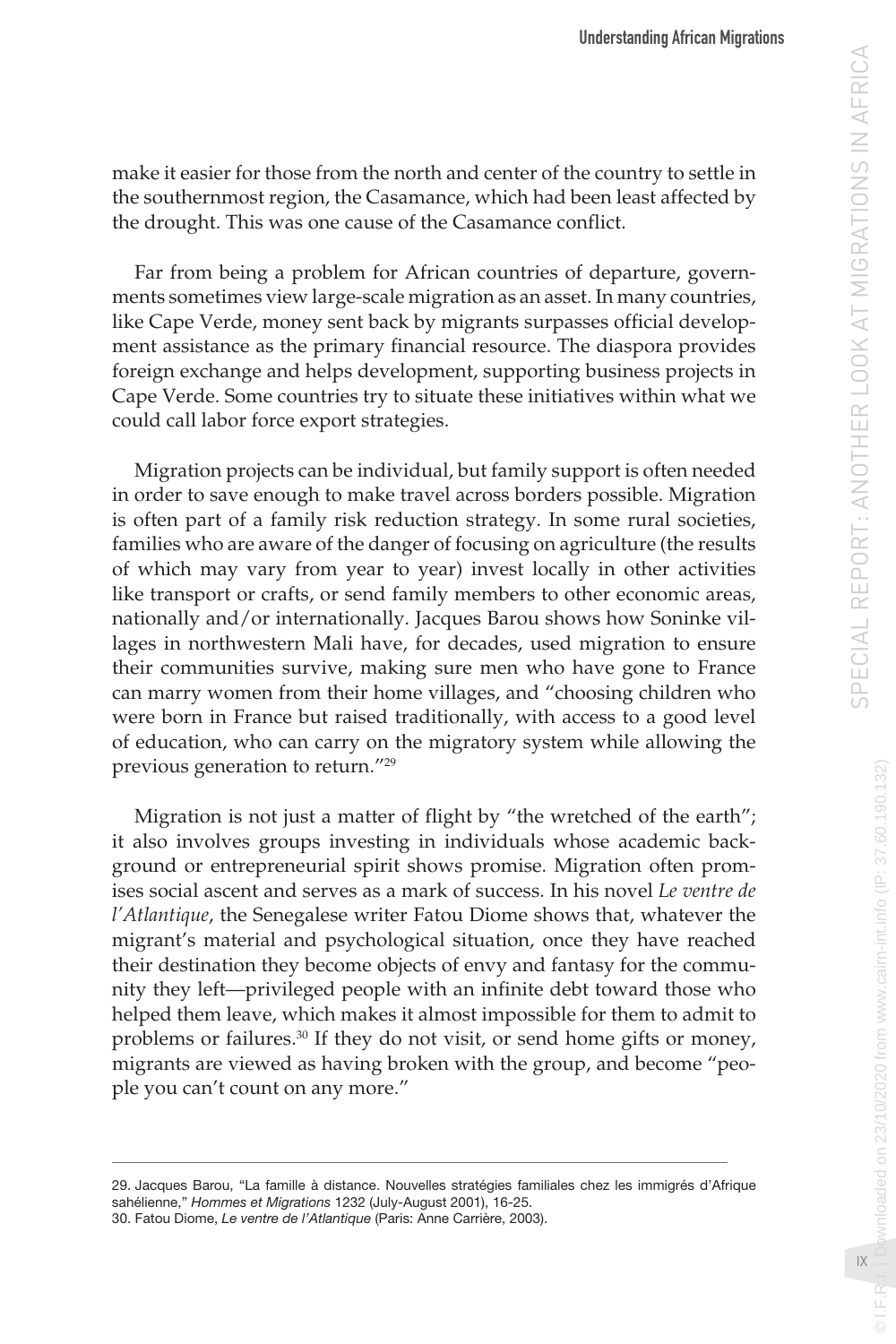Migrations are themselves a factor in reproducing these flows of people. The presence of an immigrant group within a country enables preparations for the arrival of new immigrants. Transnational relationships of solidarity are woven across the world, feeding on a "migratory imagination" and the cultural value of the experience of migration.

#### **Europe's obsession with migration, and Africa's silence**

These diverse causes of African migration cohere poorly with destination countries' migration policies. This is particularly true for European nations, whose internal objectives are subsequently exported to Africa. The external dimension of asylum and immigration policies became a priority for the European Union at the November 2004 European Council in The Hague.<sup>31</sup> The EU supported efforts by third countries "better to manage migration and to provide adequate protection for refugees," leaving little room for dialogue about legal migration opportunities for Africans. The Global Approach to Migration and Mobility (GAMM) that the European Union adopted after the Arab Spring better reflects the migration aspirations of third countries, but suffers from the obscurity of its partnership frameworks and lack of commitment by member states, who are primarily concerned with controlling immigration.32

The fears of Europeans were exacerbated by the events of 2015. In March, the managing director of Frontex warned that between 500,000 and 1 million people were ready to sail from the Libyan coast.<sup>33</sup> The first migrants, however, set out from Turkey. Few were from Africa. The most heavily represented African nationality in 2015 were Eritreans, who accounted for 4% of the million people who arrived on European shores.34 But Africans are likely to bear the brunt of what, as the Dutch Prime Minister Mark Rutte made clear when he took over the presidency of the European Union in the first half of 2016, has become the Europeans' sole objective: a significant reduction in migration.<sup>35</sup> It is true that, in November 2015, the European and African states who met at the Valletta Summit on Migration committed to promoting regular migration and mobility channels for Africans.<sup>36</sup> It

<sup>31.</sup> European Council, *The Hague Programme: Strengthening Freedom, Security, and Justice in the European Union*, Brussels, November 4-5, 2004.

<sup>32.</sup> European Commission, "The Global Approach to Migration and Mobility," COM (2011) 743 final, Brussels, November 18, 2011. On the external dimension of the EU asylum policy, see: Matthieu Tardis, "Le droit d'asile, histoire d'un échec européen," *Les études de l'Ifri* (Paris: Ifri, August 2015), 26-30.

<sup>33.</sup> For more, see www.lejdd.fr.

<sup>34.</sup> For more, see data.unhcr.org.

<sup>35.</sup> For more, see www.politico.eu.

<sup>36.</sup> See the action plan adopted at the summit, available on www.consilium.europa.eu.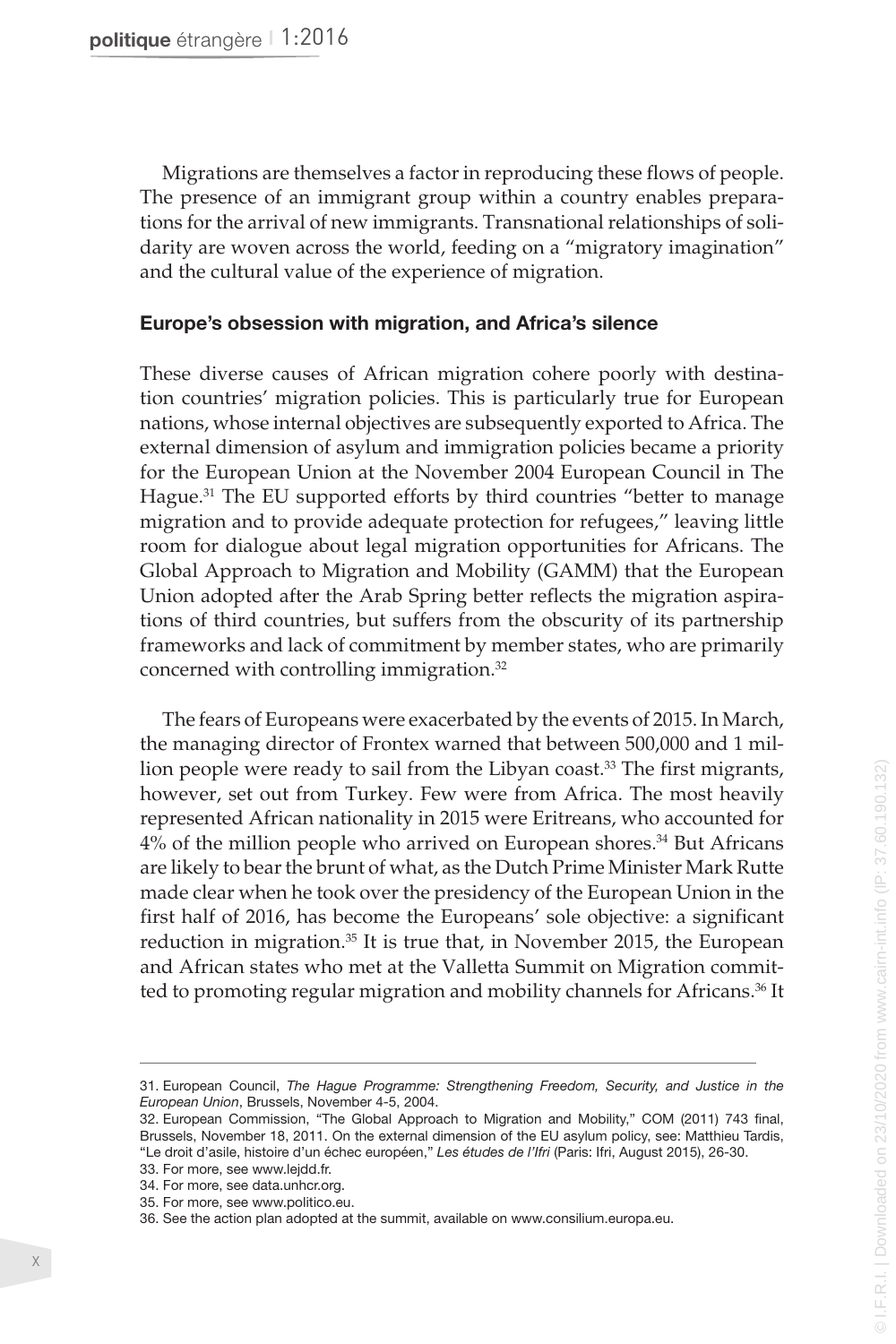is common to hear such goals pronounced, but they remain secondary to those of return migration and fighting irregular immigration.

Jean-Pierre Cassarino examines the apparently central place occupied by the question of readmission in Euro-African relations.<sup>37</sup> A public culture of migration control has apparently imposed itself in discussions on both sides of the Mediterranean. The agendas that have slowly developed over the last two decades, which draw a connection between border control and development, are now dominant. Formalized by the International Agenda for Migration Management (IAMM), this approach has now become accepted and reproduced, and a "managerial" lexicon has developed to describe the reality of migration: "good governance," "security," "mixed flows," "economic migrants," "fake asylum seekers," "balanced approaches." Readmission clauses are becoming more common in Euro-African relations through various types of readmission agreement. Twelve such agreements existed between the EU and African states in 1994, a number that had risen by 2014 to 72. Cassarino identifies the many ambiguities behind this rapid expansion, ones distinctive to relations between partner countries in the North and South. Something that appears central to their relationship is in fact just "one means among others to consolidate a bilateral partnership framework that includes other, more strategic—in some cases even crucial—issues than the fight against irregular immigration."

Once again, the distance between destination countries' goals of controlling their borders and the dynamics of migration is wide. Research has clearly shown that, if European countries' border policies were less restrictive, allowing for free circular movement between South and North, a majority of migrants would return to their home countries. But since the 1990s a correlation has been observed between the decline in return migration and the securitization of migration policies in the North, which contributes to migrants' decision to remain in Europe. We should also note that "forced returns," organized through agreements between countries of origin and destination, occur in very limited numbers compared to spontaneous returns carried out by migrants.<sup>38</sup>

At the Valletta Summit in 2015, the Europeans announced the creation of a  $63.6$  billion fund to promote stability and combat the root causes of irregular migration and internal displacement in Africa. To date, the

 $0$  I.F.R.I

© I.F.R.I. | Downloaded on 23/10/2020 from www.cairn-int.info (IP: 37.60.190.132)

bwnloaded on 23/10/2020 from www.cairn-int.info (IP: 37.60.190.132)

<sup>37.</sup> See in this special report the article by Jean-Pierre Cassarino.

<sup>38.</sup> Marie-Laurence Flahaux, Cris Beauchemin, and Bruno Schoumaker, "From Europe to Africa: Return Migration to Senegal and the DRC," *Population and Societies* 515 (October 2014), 2; see also Cris Beauchemin et al. (eds.), *Migrations africaines: Le codéveloppement en question* (Paris: Armand Colin/ Ined, 2013).